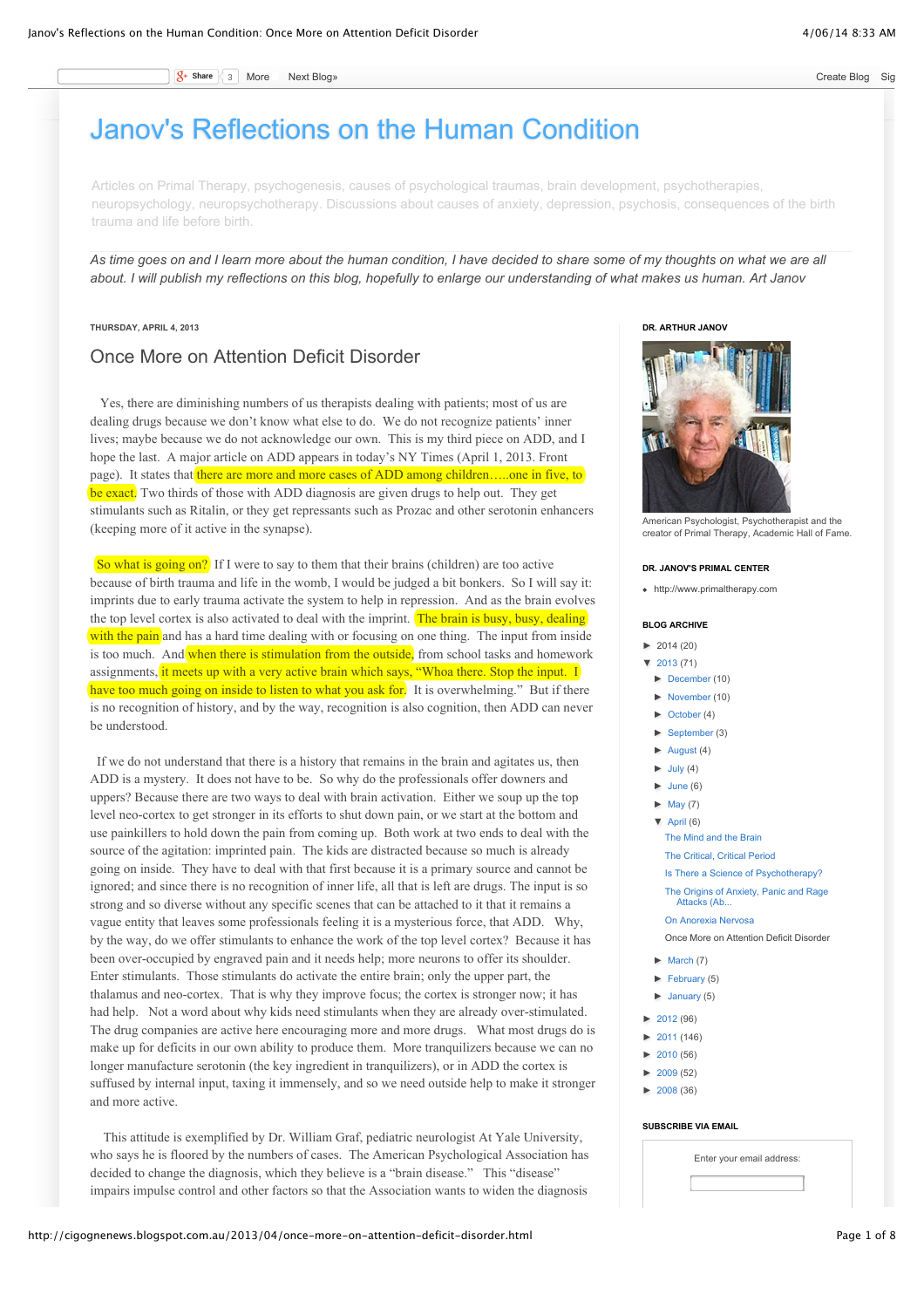to enable more people to be treated. And how will they be treated? By medication, of course. If we do not understand how pain is installed in the system and endures then all we can do is medicate, leaving an entire generation of 'zombies." Why on earth is it so difficult to understand that we are victims of our childhood? Are all of us professionals so estranged from it that it remains a mystery? You mean none of us can look back and realize that there was no love there? Maybe we cannot because our parents wanted smart kids and we filled the bill, (not at all my case) never realizing it was **conditional love**.

 My mother was psychotic and so there was no expectation that I would be anything, so I could not develop a defense nor a profession that I could use as a defense. That came decades later, but I was ADD to the maximum and had the worse grades possible in school. I know what it is and was. So much tumult was going on inside from my immediate environment that focusing on one thing was impossible. I have relived that early life and the birth trauma, being given away right after birth to others that there is no doubt what was inside me. Every teacher wrote "nervous" on my report card. I remember, why can't others? Maybe they fulfilled what the parents expected. I don't know but it is a mystery why it early pain is ignored.

 You know, ADD is also called the hyperactivity disorder. (ADD HD: Hyperactive Disorder) Of course, the kid is agitated out of his mind, driven by agony inside. We want her to focus on 18ths century art and she is drowning in misery. The drug director, T.R. Frieden, also sees medication as key, only we must not abuse it. And how do we do that? Stop so many prescriptions.

 The drug officials will publish a new list of what constitutes ADD in the next month. Will it be behavior, in the thrall of the behaviorists, or will it be about feeling? I leave you to answer.

 $\sqrt{g+1}$  +3 Recommend this on Google

| n                                 |  |
|-----------------------------------|--|
| Rate this                         |  |
| Posted by Arthur Janov at 3:34 PM |  |

### 17 comments:



### **[Frank](http://www.blogger.com/profile/02242354226308728116)** [April 5, 2013 at 1:00 AM](http://cigognenews.blogspot.com/2013/04/once-more-on-attention-deficit-disorder.html?showComment=1365148819045#c8581377414323944898)

It seems that many professionals in the area suffer from the same phenomenon as ADD and for what they purport to nurture others without understanding why... "why" they must find symptomatic and genetic explanations. That they would be victims of ADD rhymes too bad by their own "professionalism" filling the task to explain the cause of ADD.

≻≼

When their questions fall outside the scope of their own explanations will their brains spins even faster.

Now it has become a "brain disease" and serenity lies in the cognitive quest for intellectual response as a defense against the question of why!

|--|

### [Reply](javascript:;)

**[anna carra](http://www.blogger.com/profile/03301732076949258394)** [April 5, 2013 at 1:15 AM](http://cigognenews.blogspot.com/2013/04/once-more-on-attention-deficit-disorder.html?showComment=1365149719966#c2652876834294500819)

"Why on earth is it so difficult to understand that we are victims of our childhood?... Maybe we cannot because our parents wanted smart kids and we filled the bill, (not at all my case) never realizing it was conditional love."

It is so true! How could we realize it was conditional love? We have been raised to become the knights in the shining armour, the "perfect winners". There was never freewill, so there is no longer a Self inside of us. We have become the expectations of the others and we do no longer know what we want and who we are, but we'll avoid questioning that. As long as the society and family congratulates us for our "performance", we will take it for granted; we'll accept the surrogate because this is all we have ever had in life. To question ourselves is unbearable, it means our life has been stolen from us, that we are nothing for the others and lost from ourselves, that we have to start it all over again: it is just too much. We are in a perfect trap, as we do not see the grating.

I am one of these persons who have never stopped fulfilling the expectations of the parents. Since I can remember my father have told me how much they love me, how lucky I am with such a family that would do anything for me, how grateful should I be. Rejection as a child was unbearable (I've felt it like total rejection as soon as I had made a step out of the way) and guilt was the preferred weapon to keep me in the leash. To question the "good intentions" of my father has always been taboo. Everything was for my own sake (actually I have just fulfilled his neurotic endless needs). I guess the final defence is to accept it all, burry the pain and say "yeah, they are probably right". Even now I have moments when the doubt is killing me… the parents are sometimes good people in pain, unconsciously hurting the child. This game is very subtle, there is no clear evidence of mistreat, you have been raised like this, there is no reference to clear you up.

I've got out of the pattern when my husband rejected me and I had no job and nowhere to run to. As I couldn't act out, I've got depressed and luckily I've discovered PT. That would have never happened to me if my life would have stayed steady in the spotlight. That is why, I think, it is very difficult for a zombie to come back to life without an exterior punch. I still wonder what effect would have had on me to read about PT while still armoured with defences. Maybe the way to convince the cognitive neurotics with no feeling access is indeed with a mathematic description of PT, it's their own language.



#### **SEARCH THIS BLOG**

| Google Search               |  |  |  |  |
|-----------------------------|--|--|--|--|
| only search arthurjanov.com |  |  |  |  |

#### **POPULAR POSTS**

[On Loving Yourself](http://cigognenews.blogspot.com.au/2012/12/on-loving-yourself.html)

[Erasing Bad Memories; Is It Possible?](http://cigognenews.blogspot.com.au/2012/05/erasing-bad-memories-is-it-possible.html)

[Anoxia, Reduced Oxygen at Birth and Adult](http://cigognenews.blogspot.com.au/2009/03/anoxia-reduced-oxygen-at-birth-and.html) **Behavior** 

[Reconnecting the Brain](http://cigognenews.blogspot.com.au/2012/07/reconnecting-brain.html)

[Can I Hurt Your Feelings?](http://cigognenews.blogspot.com.au/2013/01/can-i-hurt-your-feelings.html)

[How to Deny Your Feelings and Die Early?](http://cigognenews.blogspot.com.au/2013/01/how-to-deny-your-feelings-and-die-early.html)

[Philip Seymour Hoffman is dead](http://cigognenews.blogspot.com.au/2014/02/philip-seymour-hoffman-is-dead.html)

[On the Abuse of Xanax](http://cigognenews.blogspot.com.au/2011/11/on-abuse-of-xanax.html)

[What Did I Do to Deserve This?](http://cigognenews.blogspot.com.au/2014/03/what-did-i-do-to-deserve-this.html)

[On the Imprint: Its Role in Psychotherapy](http://cigognenews.blogspot.com.au/2013/09/on-imprint-its-role-in-psychotherapy.html)



#### **MORE LECTURE VIDEOS ABOUT PRIMAL THERAPY**

• [Who we really are?](http://youtube.com/watch?v=SHYzidlWyAc)

- [Birth and After birth](http://youtube.com/watch?v=oaQcs8hVpdE&feature=related)
- Momb life Part 1
- [What is Primal Therapy](http://youtube.com/watch?v=ahs-g2-nrsY&feature=related)

### **LIFE BEFORE BIRTH**

Order online now at: [http://ntiupstream.corecommerce.com](http://ntiupstream.corecommerce.com/Life-Before-Birth-The-Hidden-Script-that-Rules-Our-Lives-p66.html)



**Life Before Birth was 1st Runner-up of the 2012 Eric Hoffer Book Award in the Health category:**

"This examines behavioral markers before adolescence and childhood, all the way back to gestation. Presenting case studies and trenchant research, Janov posits that much of the adult maladies affecting so many, such as anxiety, addiction, and ADHD, have roots in fetal biochemistry. His analysis offers hope for those concerned about passing on many perceive as hereditary conditions that might actually be prevented with a healthy lifestyle before and during pregnancy. Janov breaks down complex scientific and health-related ideas into accessible, relatable language. Life Before Birth provides a unique guidebook for parents-to-be and an interesting set of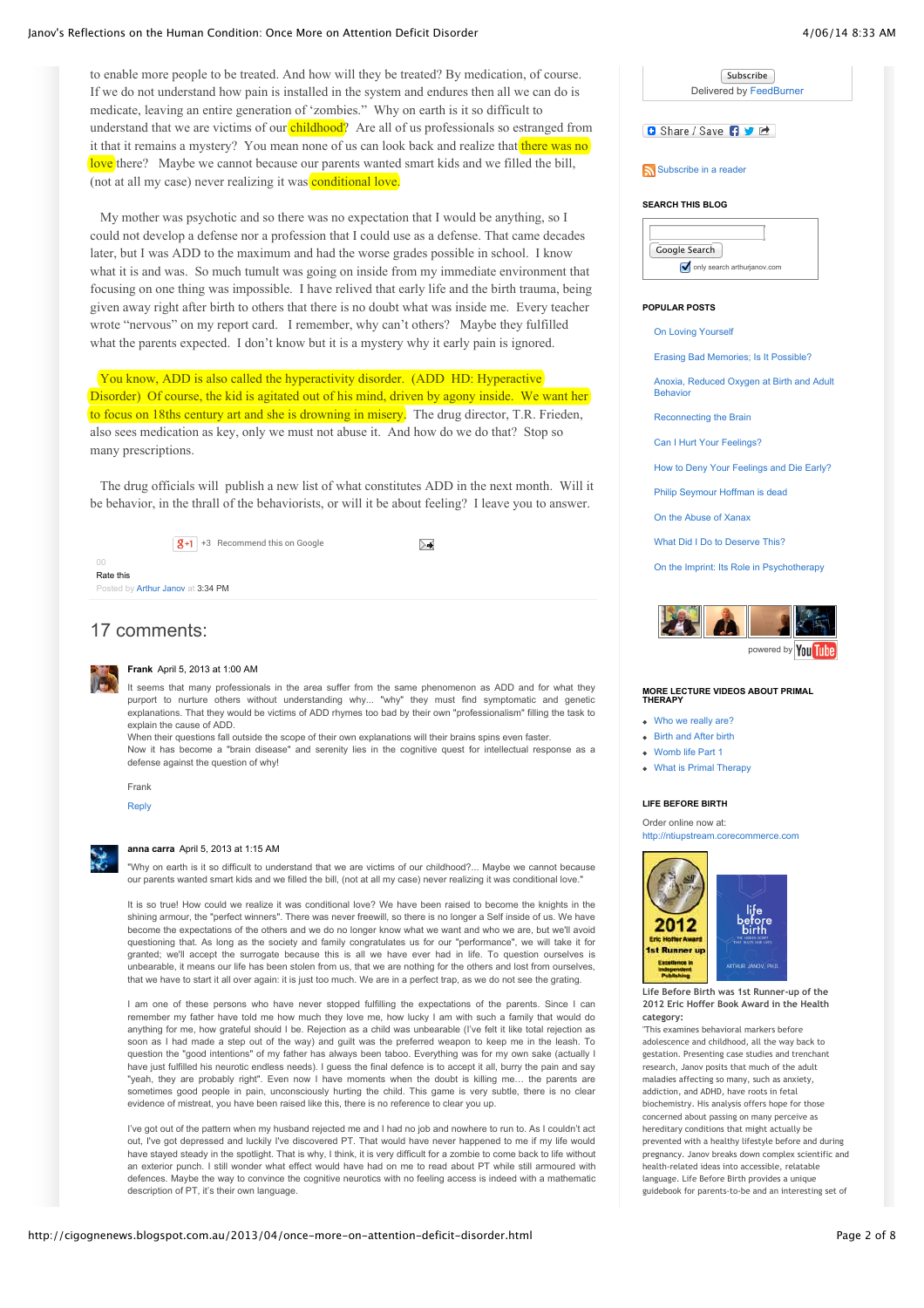ideas for everyone."

This is Dr. Janov's opus magnum, a revolutionary work in every sense of the word. It may help to change the practice of psychotherapy as we know it, and above it, how we give birth today; the shoulds and should nots. It explains in detail how early trauma and adversity can have lifelong consequences and result in serious afflictions from cancer to diabetes. It can have monumental implications for medical practice, as well, and points to how we can rehealthy children.

Read Quotes on "Life Before Birth" further down this page after the current posts...

#### **SEX AND THE SUBCONSCIOUS**

Order online now at: [http://www.smashwords.com](http://www.smashwords.com/books/view/80309)



Here Dr Janov explores how trauma and lack of love stand in the way of millions of people as they try and experience sexual pleasure in life.

.<br>"It is my impression that once we take a symptom - a sex problem as THE problem and attempt to

treat it as apart from the rest of us, we have a prescription for failure. Sex is embedded into our bodies and our physiology; it has to seen in context not as some alien event to be done to. Even the most recalcitrant sex problems can be well treated once we learn their historical origins. They are not really mysteries Having treated so many sex problems I now want to share what I have learned with you.

#### **BOOKS BY DR. JANOV**



*The Janov Solution(Aug 2007) indicates that is almost impossible to eradicate deep depression without plunging into the depths of the unconscious where the basis of it all lies. Dr. Janov has found a way to*

*investigate the deep brain system that provides the underpinnings of depression. He has a system to eradicate the pernicious imprinted memories that cause us to be helpless and hopeless in adult life.*



*Primal Healing* (Oct 2006) is Dr. Janov's magnum opus, the culmination of decades of clinical observation and research. Here he melds current research in biology and neurology with his clinical work to produce a definitive thesis regarding how any psychotherapy

that uses words as the predominant mode of therapy cannot make profound change.



*The Biology of love* **(Mar 2000)** Drawing on years of experience with thousands of patients and a growing body of evidence in neurophysiology, human biology and psychology, Dr. Janov shows how love or the lack of it affects not only our sense of

psychological well-being but our physical health and our personalities as well.



*Why You Get Sick - How You Get Well* **(Aug 1996)** The culmination of over a decade of research and writing, Why You Get Sick - How You Get Well reveals the hidden forces of the unconscious that conspire against the human system, making us sick

emotionally and physically.

*To see all Dr. Arthur Janov's books: [http://www.primaltherapy.com/books-primal](http://www.primaltherapy.com/books-primal-therapy.php)therapy.php*

**TOTAL PAGEVIEWS**

**678,291**

 $\overline{792}$  readers **Y FFFDRURNER** 

[Replies](javascript:;) **[Reply](javascript:;)** Anna [Reply](javascript:;) **[Arthur Janov](http://www.blogger.com/profile/18009571728800026496)** [April 5, 2013 at 12:43 PM](http://cigognenews.blogspot.com/2013/04/once-more-on-attention-deficit-disorder.html?showComment=1365191037141#c7430870574269121535) So very well put, Anna. art



**[apollo](http://www.blogger.com/profile/02040184843184207525)** [April 5, 2013 at 8:59 AM](http://cigognenews.blogspot.com/2013/04/once-more-on-attention-deficit-disorder.html?showComment=1365177577663#c3943890458962383117) "Anonymous" speaking ;-)

Dear Dr. Janov: Please stop trying to wake up the masses to the real problems of ADD. I am filthy rich from investments in pharmaceutical companies and your silly research could seriously damage my profits. I live luxuriantly and would die if I ever had to actually work for a living, honestly. Me and my "friends have the population sufficiently doped up with sex and TV, and do not appreciate your meddling and threatening our comfort zone here. Integrity is vastly over-rated. Why don't you join the dark dside with the rest of the sell outs on our payrolls and become filthy rich, albeit , with no integrity, of course. Membership has its privileges ;-)

OK, so I jest a little. I had heard Primal therapists did not have a sense of humor, so I thought I would find out for sure. But on the serious side, there is also another reason why ADD is becoming more pronounced and far more common. And believe me, its true.

As a society, we have become far more ruthless and cruel. Everywhere there is more pressure exerted on young and old alike. We are all becoming more dysfunctional by the day. And kids are becoming monsters, because if mom and dad are real influential, and often they are, then they back and justify their kid's disruptive behavior, making it impossible for teachers to actually teach.

My parents were not as bad as yours, by any means, but they both were mildly retarded, undetected by most people. But when you live with them and compare, you start to see it all. My father got a proper diagnosis when he had his mild stroke in 2007. The Doc said he was of the opinion that my father had suffered from some sort of illness his entire life and that I would probably be surprised. I did not blink, know what I mean? The Doc was right. My mother died a complete mental wreck. What she was, was quite obvious after she was physically dead. She was mentally dead many years ago. She died just last year.

If we do not put on the brakes and bring back some decency to life of the collective whole, one need not worry about primal pain. We will not be around that long. There is a boiling cauldron of pain, roaring with bubbles. Pain only grows and multiples. It does not diminish. Don't take my word for it, though. Just hang around another 5 years and be amazed ;-)

### [Reply](javascript:;)

**[Replies](javascript:;)** 



**[Arthur Janov](http://www.blogger.com/profile/18009571728800026496)** [April 5, 2013 at 12:45 PM](http://cigognenews.blogspot.com/2013/04/once-more-on-attention-deficit-disorder.html?showComment=1365191125335#c6740880003475037559)

Apollo: I am already amazed art



### **[Paul](http://www.blogger.com/profile/02006514330039884557)** [April 7, 2013 at 2:01 AM](http://cigognenews.blogspot.com/2013/04/once-more-on-attention-deficit-disorder.html?showComment=1365325280273#c7605415258525221105) Hi Apollo,

My folks are getting old, my Mum has dimentia, in a care home; my Dad amazingly at the age of 84 carries on regardless; zooming around in his Sports Smart car. If a doctor told me he had always been 'retarded' I also would not blink. Though my Dad has always been a master of 'appearances' and has managed to present an image of himself not true to the facts. His area of expertise is 'sales and marketing'.

Many people say (hard as it may be) that when our parents die it releases us from the burden of their repressions. I hope you can move on and recover from your parents hold on your life.

There's a myth that the Romans poisoned themselves with lead from their water pipes; I don't know if this is true. There's some evidence that 18th C women and men poisoned themselves with lead oxide powder on their faces. . .

When repression puts such an emphasis on 'appearances', health takes the back seat. If the quasi scientists and their 'corporations' can make a buck out of it along the way then they will. I'm not convinced this is a 'conscious conspiracy'. I wish it were because then you could identify the culprits and put a stop to it. What actually seems to be happening is a gradual and inexorable slide into a global society of appearances. All is catered for through the eyes now. . .

How few people have a life where their hands grapple with the means of production and survival? Through the hands we can better form relationships with our environment. Now we just use our fingertips to press buttons and divert electrical signals to the main control centre, waiting, mouths open, for the next feeding pellet.

A blind man's hands tell him the truth better than a sighted man's eyes.

Through the eyes we are deceived by appearances.

'Read the Label' used to be understood to mean the eyes and the neocortex were working to protect the organism from poisoning or overdose. What does it mean now?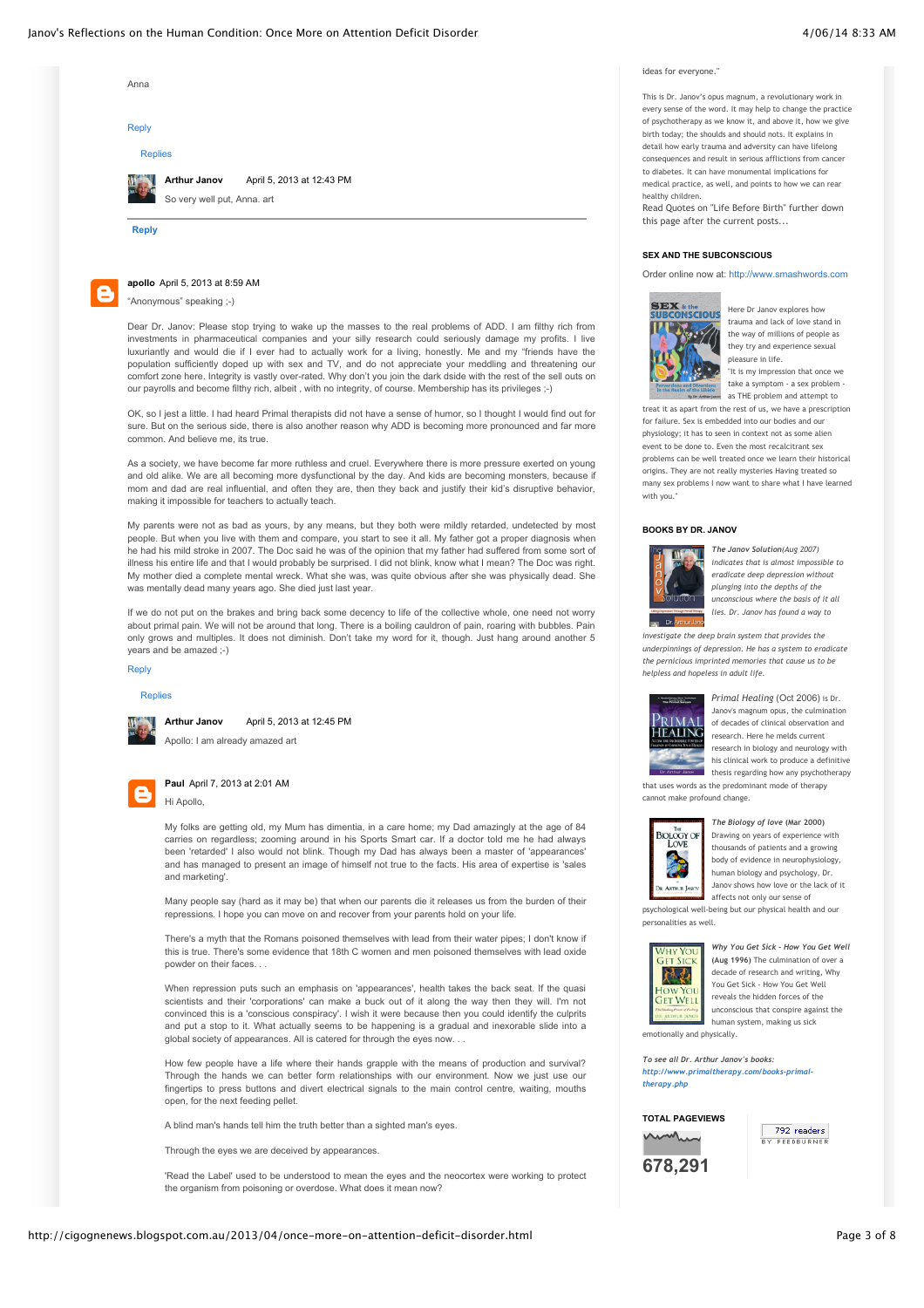Paul G.



### **[apollo](http://www.blogger.com/profile/02040184843184207525)** [April 7, 2013 at 6:02 PM](http://cigognenews.blogspot.com/2013/04/once-more-on-attention-deficit-disorder.html?showComment=1365382934346#c1864890626438542514) Greetings Paul!

Here is a funny incident. I offered a guy who lived across from me as a kid, 4 years younger than men, who did not learn to talk much till 5. I needed help cleaning out our house that my mother, an extreme hoarder, left in a disaster of epic proportions. My parents suspected something wrong with him back then in the 60s. He came to help. What a mistake. The army did not like him and neither did I. It turned out he had almost every identical trait my father had, almost as if the 2 were Siamese twins. Spooky. All the defense, thin skin, lying, pretending, acting, trying to be something they are not and can never be. Always terrified that someone is going to figure them out. That is funny, because a fair number do see through them, they just don't know it. I would say that they are so identical that evidently, retardation leaves so few options intellectually and emotionally that they come out pretty much the same. The less you have to work with, the less range you have in potential. I have nothing to do with this guy anymore.

But as for intent of "doctors" (so called) and pharmaceutical profit makers, I like what Jan sort of suggested. We thought that talk therapy was bad. But compared to drug therapy, we will mourn the day we lost talk therapy ;-)

Sure, pain makes the thinking process a little dull and confusing, but it still has some ability. Bu as to intentions, consider that those who worship profit, to the exclusion of any other consideration like integrity and caring, have lost all feeling and humanity. They are doing fine and enjoying their ill gained profits, but are oblivious to the harm they cause.

My suspicion is that it takes quite a bit of repression (a form of effort) to ignore the suffering. so it is not without consequence and that some choose to expend all that energy to remain in denial, indicates to me that they do know what they are doing.

Our world gets nastier by the day and this is so obvious that anyone that can ignore or deny it is expending fantastic amounts of energy to remain blind like that. The paradox is that feeling is the best antidote or inoculation against refusing to see suffering.

but the more primal pain, the less chance there is of them coming to recognize PT. That is how I tend to see it. Another paradox, it also takes great effort to maintain some humanity and caring, because if you get your teeth knocked in every time you care, it will take strong effort not to let it get to you and harden you. Pain is like a virus, in that it makes you more or tries to make you more dull and less feeling and sensitive. Ain't life grant, my friend? ;-)



### **[Andrew Atkin](http://www.blogger.com/profile/04492591375757227409)** [April 7, 2013 at 9:38 PM](http://cigognenews.blogspot.com/2013/04/once-more-on-attention-deficit-disorder.html?showComment=1365395919139#c5746029648695725021)

Paul: we define normal by our ability to act normal. in the age of behaviorism, appearances is all that matters. It's all we measure, it's we CAN measure.

...but do we cure the homosexual by forcing him to pretend to be straight? Do we cure the "loser" by making him terrified of what other people think? And do we cure the childless by making them have children that they never truly wanted nor could love?

Alas - appearances can be so pitifully blind (I'm ranting!).



### **[Paul](http://www.blogger.com/profile/02006514330039884557)** [April 11, 2013 at 1:17 AM](http://cigognenews.blogspot.com/2013/04/once-more-on-attention-deficit-disorder.html?showComment=1365668279053#c1156749053320787113)

Hi Andrew,

Rant on, rant on.

Apollo, it is weird sometimes how certain 'types' appear on the conveyor belt of life to 'remind' us of our 'inheritance'.

I don't know whether it is fortunate or unfortunate but I studied personality type for years and have found myself in the unenviable position of having typed myself as a perfectionist. Realising that most people do not approve of such labelling (many on this blog no doubt and least of all Mr. Scrutinizer himself). I have therefore 'dumbed down' what I learned, ie: I try hard not to label others for fear of being accused of having a problem with blame.

Nevertheless, as a perfectionist type I have learned to take pride in my critical faculty. Consequently when certain 'types' keep re-appearing in my life I now know better than to label them and of course I know not to engage in any collaborative ventures with them either.

In particular for me there is a 'type' exactly like my father and older brother. The "Tyrannical Buffoon". These are absolutely the nicest of people in the social sphere. Brilliant sense of humour, friendly, affable and on the face of it, attractive and approachable. The epitome of 'well adapted'.

Until you try 'co-operating' with them. . .

Paul G.

**[Reply](javascript:;)**



**[Jan Johnsson](http://www.blogger.com/profile/15107966321155297159)** [April 5, 2013 at 11:39 AM](http://cigognenews.blogspot.com/2013/04/once-more-on-attention-deficit-disorder.html?showComment=1365187183998#c3185556796694081242)

From Bad to Worse

Like an introduction of a new smartphone, the American Psychiatric Association will soon announce its DSM 5,

### **FOLLOWERS**

**Join this site**

ō

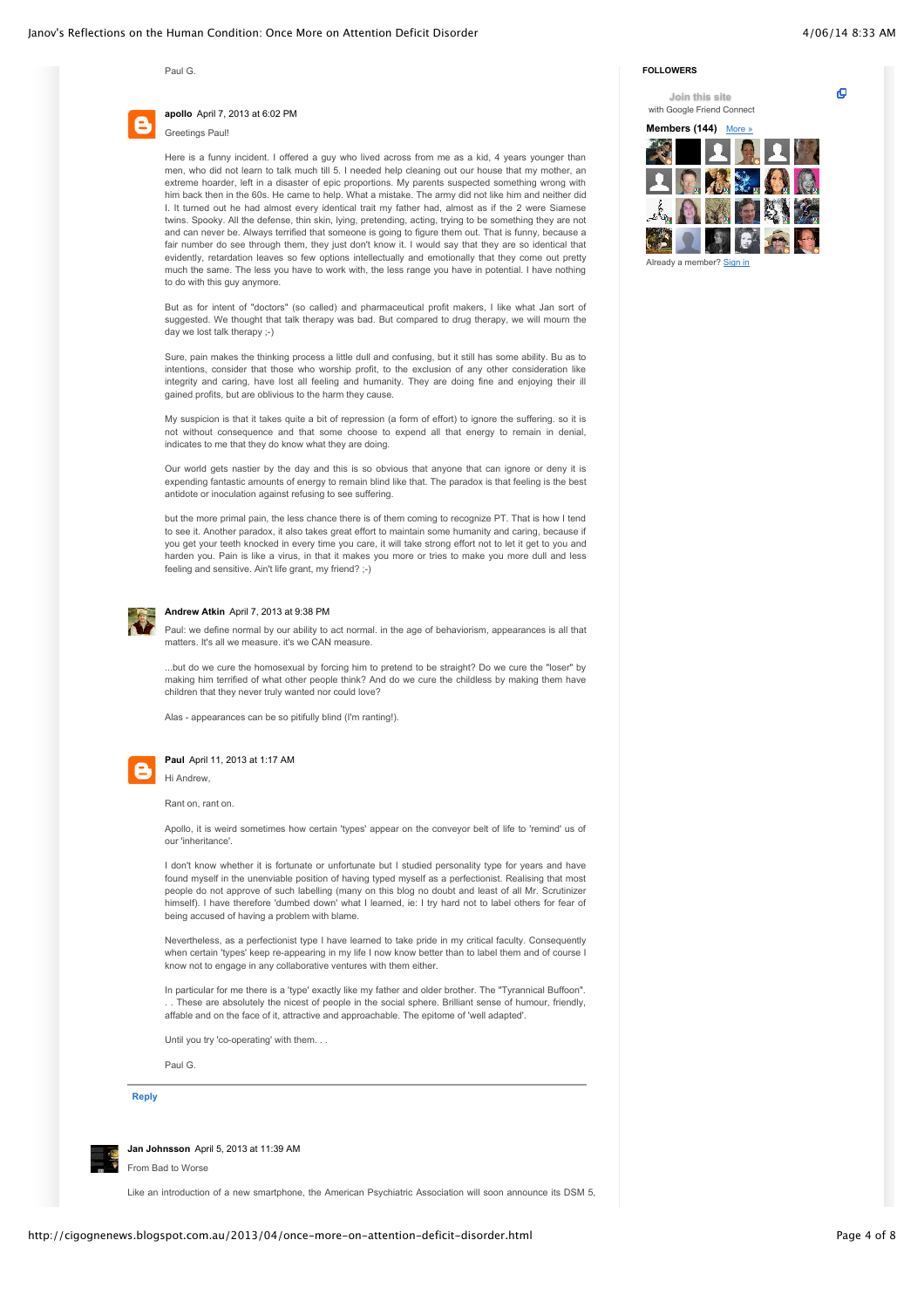the latest Diagnostic and Statistical Manual of Mental Disorders; the bible of the psychiatric profession. One of the expected consequences is that the new stigmatizing categories allow the pharmaceutical industry to follow up with new miracle drugs in an over-simplified, less thought-consuming marketing. Willing, profit hungry, psychiatrists will against embarrasing, perfectly legal, reimbursements promote anti-psychotic drugs in the different categories, they have established, in DSM 5.

Seen from our position in 2013, the Big Brother-tyranny, in George Orwell's "1984", were more than satirical fiction. However, we can just imagine what Orwell might have invented of futuristic horror fiction from knowing that 6,4 million American school-age children, now receive the diagnosis of Attention Deficit Hyperactivity Disorder.

Speaking in Orwellian terms, today the "Ministry of Plenty" and the "Ministry of Love" are satisfied knowing that the pharmaceutical industry is reaping net benefits of, at least, USD 14.600 million a year on anti-psychotic drugs alone. In this task, the industry is being supported by an multitude of respected, professional psychiatrists, many of whom it has turned from talk-therapy to drug-therapy in order to make 150 USD for three 15-minute medication visits, compared with 90 USD for a 45-minute talk therapy session.

An average psychiatrist treated earlier 50/60 patients in once - or twice-weekly talk-therapy sessions. Now many psychiatrists treat as an average 1200 people in mostly 12/15 minute visits for prescription adjustments that are months apart. Then, he knew his patients inner lives better than he knew his wife's, now, he cannot remember their names. Then, at least his ambition was to help his patients become happy and fulfilled, now, it is just to keep them going.

As long as marketing is fulfilling our real needs and is supplying us with improved quality of life with no hidden disadvantages, marketing is a blessing. However, marketing manage by calculating forces often create habits, which in the long term may be disastrous like tobacco, anti-psychotic drugs and sugar, just to mention 3 of the segments where the wrong side of marketing has been used in a ruthless way.

If just a fraction of the marketing resources, being put into quick fixes and fast satisfactions, had been put into a feeling therapy aimed at reliving repressed pain, we had now had universal access to information that an alternative to the present Orwellian situation actually exists.

Jan Johnsson,

- who was lucky enough to be an ADHD-case when the pharmaceutical industry and the psychiatric Corps still had not invented this category; my epilepsy and the Primal Principle "saved" me.

### [Reply](javascript:;)



### **[Arthur Janov](http://www.blogger.com/profile/18009571728800026496)** [April 5, 2013 at 12:47 PM](http://cigognenews.blogspot.com/2013/04/once-more-on-attention-deficit-disorder.html?showComment=1365191270987#c146211006796377311)

An email comment: *Esteemed Dr. Janov,*

*I am always fascinated by your reflections and read them carefully. As a med-legal editor, I tend to read narrative text with a different set of filters than most people do – which cause me to notice typographical errors (a/k/a Printer's Gremlins in days long past). I believe that one such Printer's Gremlin appears in this post. See the bright green highlighted sentence below. I believe that you meant to write, "Those stimulants do not activate the entire brain..." There are a few other diffuse scattered typos, a few of which I've also highlighted in yellow; but only this one really concerns me, as some readers might not "supply" the needed "not" which could lead to confusion.* 

*By the way, I am one of those ADD patients, having been diagnosed in my early fifties, nearly a decade ago. My own psychopharmacological story is complex and I suspect that you simply haven't the time for any dilation on that matter (although I would be happy to do so). I do feel that your perspective makes a great deal of sense – and given the obvious greed and malicious history of Big Pharma, there is no need to discuss that aspect at all.* 

*I am wondering if you have heard/read the thoughts of Dr. Gabor Mate, a Vancouver-based physician who specializes in addiction, ADD/ADHD, and issues of child development. I often think of his writings/lectures (widely available via YouTube) when I read your "Reflections."*

*Dr. Mate correctly views the purely "medical model" approach (read "medication model") to treatment as onedimensional and essentially missing the boat, as you do. He points to developmental (including pre-natal, of course) history as a key element of concern – one which seems to be almost methodically overlooked by the medical establishment. And I'm now thinking of Alice Miller, who (in at least one of her writings, and I suspect elsewhere), wrote, "Today, I share the opinion of Arthur Janov who always affirmed, that primal therapy without the assistance of a well informed and compassionate therapist can be very dangerous. (cf. his homepage). In addition, I think that it contains (1) a contradiction in itself by reactivating a situation of which one want to get rid of and (2) a perpetuation of the violence directed toward oneself."*

*I am going to keep this email short, and conclude by predicting that the days of ignoring developmental (including prenatal) history are grinding to an end. With all the new brain imaging tools that are becoming available, I would not be one bit surprised to find that during the coming decade, we will have ipso facto evidence to support what clinicians like you, Dr. Mate, Dr. Miller, and others, have been saying.*

*Thank you for your courage, perseverance, resilience, and commitment to relieving human suffering.* [Reply](javascript:;)

## [Replies](javascript:;)

### **[Arthur Janov](http://www.blogger.com/profile/18009571728800026496)** [April 5, 2013 at 12:50 PM](http://cigognenews.blogspot.com/2013/04/once-more-on-attention-deficit-disorder.html?showComment=1365191437328#c7400041201918535569)

Gary: I know and I sent the request to change it but it got lost in the shuffle. Dr Mate We do communicate so yes, I know about him. Alice came to my house in France to know more about Primal Therapy

thanks so much for the letter. We shall start research soon to seek out more answers. art

### **[Reply](javascript:;)**

**vuko** [April 7, 2013 at 1:19 PM](http://cigognenews.blogspot.com/2013/04/once-more-on-attention-deficit-disorder.html?showComment=1365365974984#c1886255343366277963)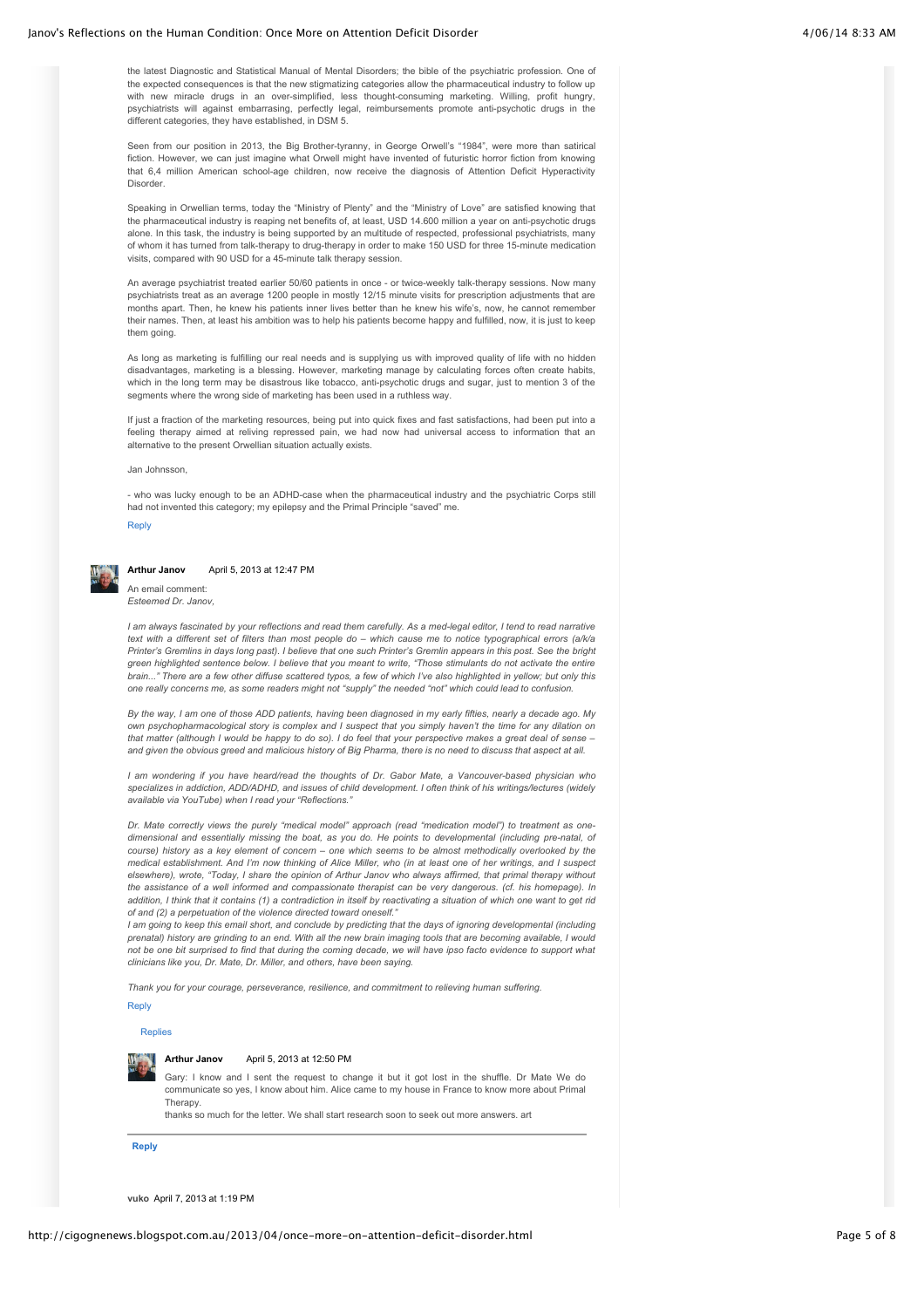### Janov's Reflections on the Human Condition: Once More on Attention Deficit Disorder 4/06/14 8:33 AM

As the possibilities to gain and to spread information are growing we get more and more prone to do gossip and be influenced by it. Gossip is mobilising our troops and - our therapies. First move is the polarisation using propaganda - diagnose and labeling... Then the persecution gets more invasive and explicit - medication, surgery...

Yesterday my brother who lives abroad and i shared some photos by email. Most were made by the river... Later that day i felt to comment his photographies by sms and while doing it i suddenly realised why he loves the river... and hates the traffic jam... etc. I felt excited and immediately shared the "eureka" moment with him. I did refrain to explain him why... and he didn't ask... yet... but what a GOSSIP!

And it was not enough for me, i have to share it here.

Gossip is seeking attention. But it doesn't really connect people. Some serious stuff lies behind it.

There must be a book somewhere about the role of gossip in human civilisation... gossip for war, for peace, to buy, to sell...

### [Reply](javascript:;)



**Anonymous** [April 7, 2013 at 10:58 PM](http://cigognenews.blogspot.com/2013/04/once-more-on-attention-deficit-disorder.html?showComment=1365400680679#c8455131653855551196)

Hi Art,

the 9 year old son of my nephew has ADD. And my nephew and his wife are thinking now of either give him medication, i.e. make him a zomby, or give him to a boarding house, which is also not preferable. Since I was once a patient of you and know how good the therapy at the center is, do you have some kind of treatment for ADD children at the center in the German language? If not, what would you suggest to do?

Thanks for your answer.

Albert Kastl

[Reply](javascript:;)

### [Replies](javascript:;)



### **[Arthur Janov](http://www.blogger.com/profile/18009571728800026496)** [April 9, 2013 at 4:43 AM](http://cigognenews.blogspot.com/2013/04/once-more-on-attention-deficit-disorder.html?showComment=1365507799124#c2213591000707136615)

No German here but I would always question the diagnosis. I cannot tell much because I am not there and I cannot legally give advice. Sorry. But look again at diagnosis with another doctor. art

**[Reply](javascript:;)**



### **Anonymous** [April 9, 2013 at 5:13 AM](http://cigognenews.blogspot.com/2013/04/once-more-on-attention-deficit-disorder.html?showComment=1365509619740#c5039797835707175658)

Having always been a hyperactive child with limited abilities to focus and concentrate in school I was labeled dumb. My father reinforced this with my siblings as I was also the " identified patient," black sheep and the one they could all look at and say is crazy. Alot for any child to cope with is an understatement. One of my insights through the course of therapy was understanding on the 2nd line why I was driving everyone nuts with my manic behavior as a kid. The reason being I was also very sad and my defense of rushing around was literally trying to run away from the feeling that I simply was not loved. Having resolved whatever amount of this primal pain that I could in therapy and a limited amount of the 1st line component, I have discovered the abilities I lacked in childhood. I can focus and concentrate on whatever tasks I apply myself to with much greater ease. I do have to get up and walk away from the computer while teaching myself graphic design for example because of my "busy" brain but now later in life at least, I have learned how to study a subject which I never could before.

[Reply](javascript:;)

| <b>Arthur Janov</b><br>April 9, 2013 at 9:44 AM<br>Anonymous: great . art |  |  |  |   |
|---------------------------------------------------------------------------|--|--|--|---|
| <b>Reply</b>                                                              |  |  |  |   |
| Enter your comment                                                        |  |  |  |   |
| Comment as: Google Account                                                |  |  |  | b |
| Publish<br>Preview                                                        |  |  |  |   |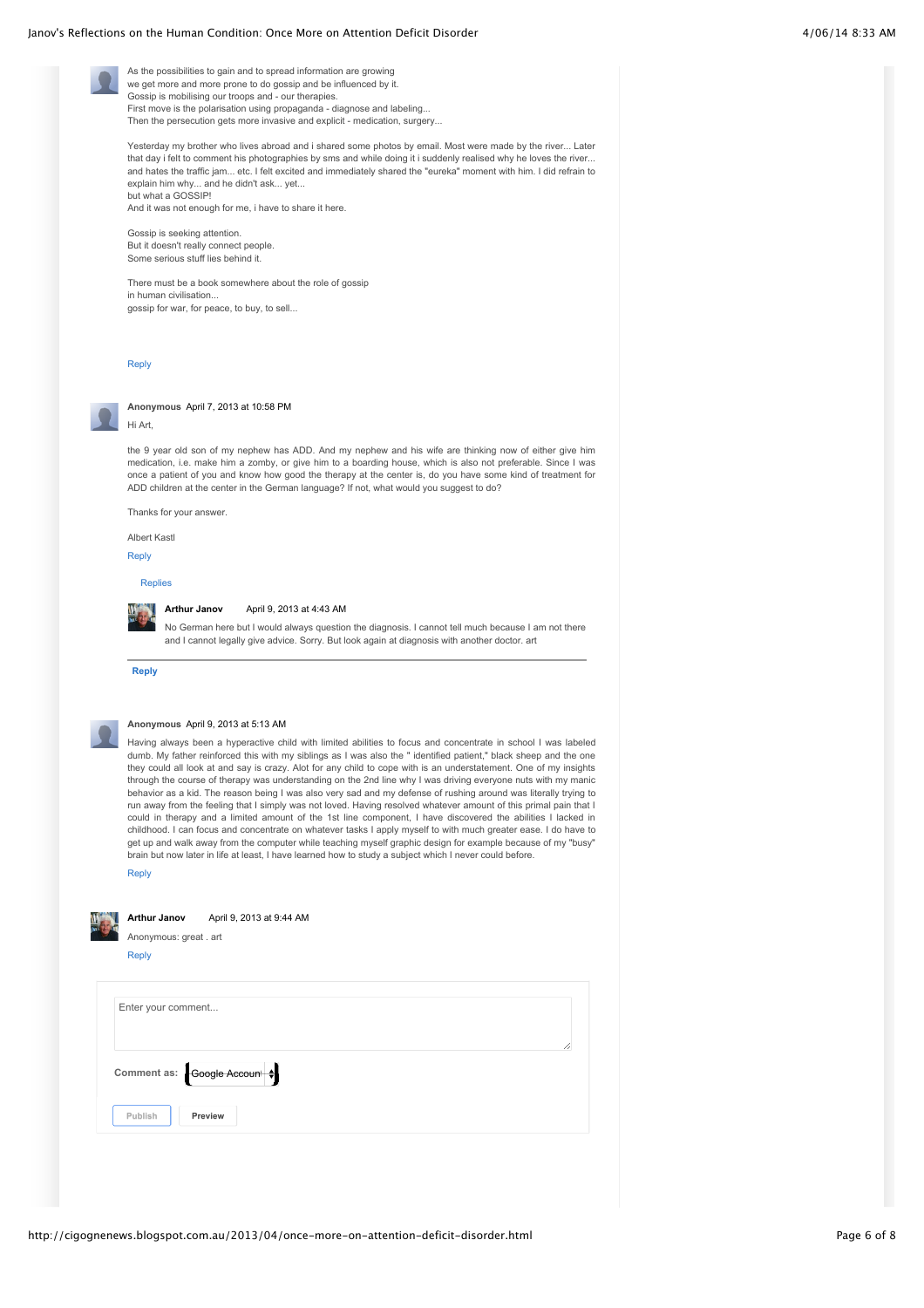| Janov's Reflections on the Human Condition: Once More on Attention Deficit Disorder                                                                                                                                                                                                              | 4/06/14 8:33 AM                    |                   |  |
|--------------------------------------------------------------------------------------------------------------------------------------------------------------------------------------------------------------------------------------------------------------------------------------------------|------------------------------------|-------------------|--|
| <b>Newer Post</b>                                                                                                                                                                                                                                                                                | Home                               | <b>Older Post</b> |  |
| Subscribe to: Post Comments (Atom)                                                                                                                                                                                                                                                               |                                    |                   |  |
|                                                                                                                                                                                                                                                                                                  | <b>Yahoo News!</b>                 |                   |  |
| Arthur Janov Suggests that Stress During Pregnancy Leaves a Distinct Cellular Imprint that Predicts Mental                                                                                                                                                                                       | <b>Illness and Serious Disease</b> |                   |  |
| In his new book, 'Life Before Birth' (NTI Upstream, Nov. 2011), Arthur Janov makes the case that events during pregnancy<br>and the first years of life leave a distinct cellular imprint that predicts mental illness and serious disease.<br>Read the full story:                              |                                    |                   |  |
| http://news.yahoo.com/arthur-janov-suggests-stress-during-pregnancy-leaves-distinct-071814068.html                                                                                                                                                                                               |                                    |                   |  |
|                                                                                                                                                                                                                                                                                                  |                                    |                   |  |
| <b>QUOTES FOR "LIFE BEFORE BIRTH"</b>                                                                                                                                                                                                                                                            |                                    |                   |  |
| "Life Before Birth is a thrilling journey of discovery, a real joy to read. Janov writes like no one else on the human mind—<br>engaging, brilliant, passionate, and honest.<br>He is the best writer today on what makes us human—he shows us how the mind works, how it goes wrong, and how to |                                    |                   |  |
| put it right He presents a brand-new approach to dealing with depression, emotional pain, anxiety, and addiction."<br>Paul Thompson, PhD, Professor of Neurology, UCLA School of Medicine                                                                                                        |                                    |                   |  |
| Art Janov, one of the pioneers of fetal and early infant experiences and future mental health issues, offers a robust vision<br>of how the earliest traumas of life can percolate through the brains, minds and lives of individuals. He focuses on both the                                     |                                    |                   |  |
| shifting tides of brain emotional systems and the life-long consequences that can result, as well as the novel interventions,<br>and clinical understanding, that need to be implemented in order to bring about the brain-mind changes that can restore                                         |                                    |                   |  |
| affective equanimity. The transitions from feelings of persistent affective turmoil to psychological wholeness, requires both<br>an understanding of the brain changes and a therapist that can work with the affective mind at primary-process levels. Life                                     |                                    |                   |  |
| Before Birth, is a manifesto that provides a robust argument for increasing attention to the neuro-mental lives of fetuses<br>and infants, and the widespread ramifications on mental health if we do not. Without an accurate developmental history of                                          |                                    |                   |  |
| troubled minds, coordinated with a recognition of the primal emotional powers of the lowest ancestral regions of the<br>human brain, therapists will be lost in their attempt to restore psychological balance.                                                                                  |                                    |                   |  |
| Jaak Panksepp, Ph.D.                                                                                                                                                                                                                                                                             |                                    |                   |  |
| Bailey Endowed Chair of Animal Well Being Science<br><b>Washington State University</b>                                                                                                                                                                                                          |                                    |                   |  |
|                                                                                                                                                                                                                                                                                                  |                                    |                   |  |

Dr. Janov's essential insight—that our earliest experiences strongly influence later well being—is no longer in doubt. Thanks to advances in neuroscience, immunology, and epigenetics, we can now see some of the mechanisms of action at the heart of these developmental processes. His long-held belief that the brain, human development, and psychological well being need to studied in the context of evolution—from the brainstem up—now lies at the heart of the integration of neuroscience and psychotherapy.

Grounded in these two principles, Dr. Janov continues to explore the lifelong impact of prenatal, birth, and early experiences on our brains and minds. Simultaneously "old school" and revolutionary, he synthesizes traditional psychodynamic theories with cutting-edge science while consistently highlighting the limitations of a strict, "top-down" talking cure. Whether or not you agree with his philosophical assumptions, therapeutic practices, or theoretical conclusions, I promise you an interesting and thought-provoking journey. **Lou Cozolino, PsyD, Professor of Psychology, Pepperdine University**

In Life Before Birth Dr. Arthur Janov illuminates the sources of much that happens during life after birth. Lucidly, the pioneer of primal therapy provides the scientific rationale for treatments that take us through our original, non-verbal memories—to essential depths of experience that the superficial cognitive-behavioral modalities currently in fashion cannot possibly touch, let alone transform.

### **Gabor Maté MD, author of In The Realm of Hungry Ghosts: Close Encounters With Addiction**

An expansive analysis! This book attempts to explain the impact of critical developmental windows in the past, implores us to improve the lives of pregnant women in the present, and has implications for understanding our children, ourselves, and our collective future. I'm not sure whether primal therapy works or not, but it certainly deserves systematic testing in welldesigned, assessor-blinded, randomized controlled clinical trials.

**K.J.S. Anand, MBBS, D. Phil, FAACP, FCCM, FRCPCH, Professor of Pediatrics, Anesthesiology, Anatomy & Neurobiology, Senior Scholar, Center for Excellence in Faith and Health, Methodist Le Bonheur Healthcare System**

A baby's brain grows more while in the womb than at any time in a child's life. Life Before Birth: The Hidden Script That Rules Our Lives is a valuable guide to creating healthier babies and offers insight into healing our early primal wounds. Dr. Janov integrates the most recent scientific research about prenatal development with the psychobiological reality that these early experiences do cast a long shadow over our entire lifespan. With a wealth of experience and a history of successful psychotherapeutic treatment, Dr. Janov is well positioned to speak with clarity and precision on a topic that remains critically important.

### **Paula Thomson, PsyD, Associate Professor, California State University, Northridge & Professor Emeritus, York University**

### "I am enthralled.

Dr. Janov has crafted a compelling and prophetic opus that could rightly dictate PhD thesis topics for decades to come. Devoid of any "New Age" pseudoscience, this work never strays from scientific orthodoxy and yet is perfectly accessible and downright fascinating to any lay person interested in the mysteries of the human psyche." **Dr. Bernard Park, MD, MPH**

His new book "Life Before Birth: The Hidden Script that Rules Our Lives" shows that primal therapy, the lower-brain therapeutic method popularized in the 1970's international bestseller "Primal Scream" and his early work with John Lennon, may help alleviate depression and anxiety disorders, normalize blood pressure and serotonin levels, and improve the functioning of the immune system.

One of the book's most intriguing theories is that fetal imprinting, an evolutionary strategy to prepare children to cope with life, establishes a permanent set-point in a child's physiology. Baby's born to mothers highly anxious during pregnancy, whether from war, natural disasters, failed marriages, or other stressful life conditions, may thus be prone to mental illness and brain dysfunction later in life. Early traumatic events such as low oxygen at birth, painkillers and antidepressants administered to the mother during pregnancy, poor maternal nutrition, and a lack of parental affection in the first years of